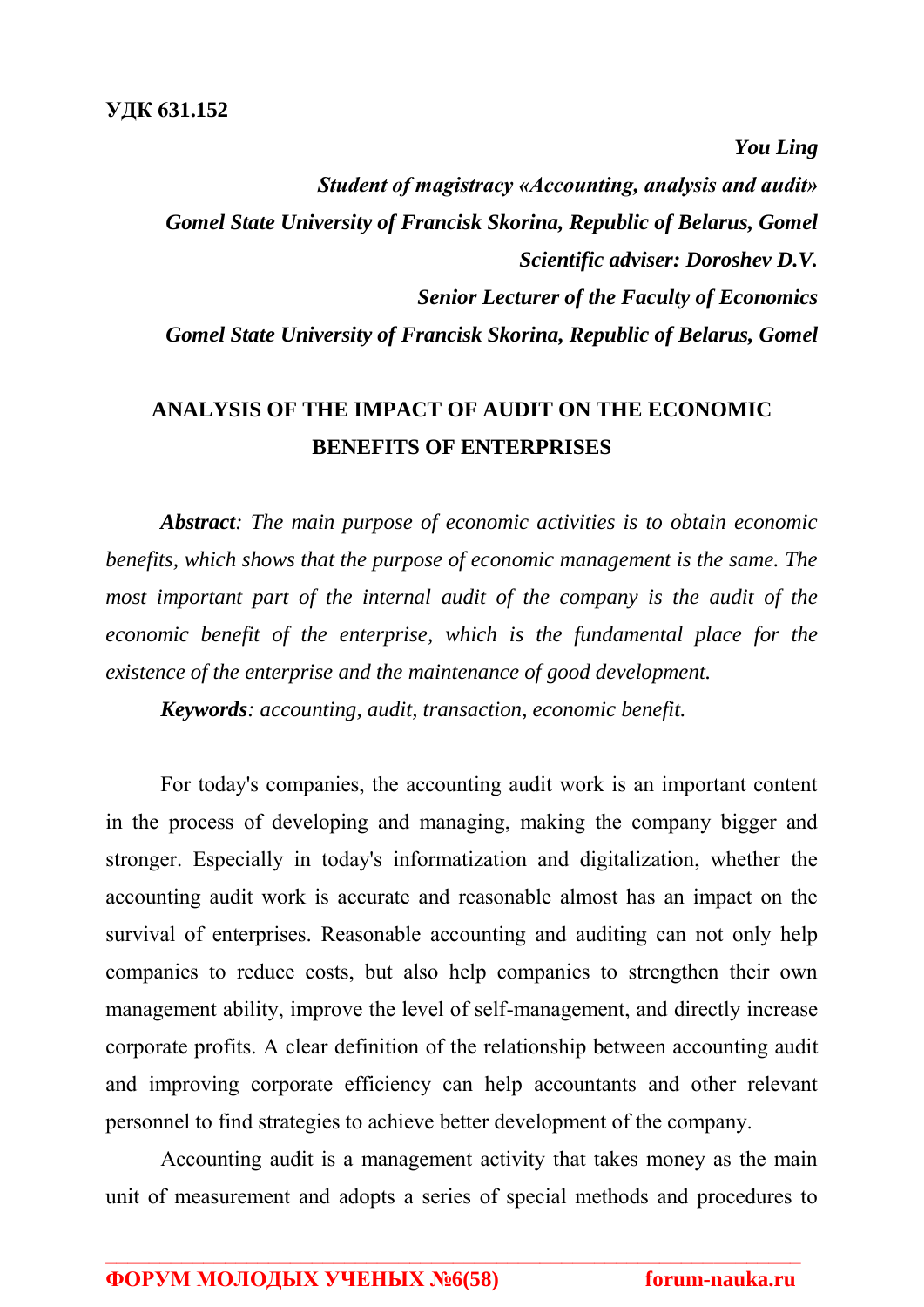conduct continuous, systematic and comprehensive accounting and supervision of economic transactions, provide economic information and participate in forecasting and decision-making in a specific mode. First of all, as a management activity, its functions are mainly used to more accurately and intuitively reflect, manage and control the process of corporate economic activities. Therefore, accounting and auditing can provide high-quality financial information for the financial management of the company, and add it to the decision-making process, so as to seek greater economic benefits. Economic benefit refers to the labor savings achieved through the efforts of all parties in the process of exchanging goods, labor and services with foreign countries.

All enterprises are for profit and survival, it can be seen that the creation of profit in the enterprise's economic activities occupy the most important position. Moreover, improving economic efficiency can promote the sound development of the national economy, which is a great wealth for both enterprises and the country. The improvement of economic efficiency will produce more products and services, which is conducive to the increase of social employment rate and to meet the growing material and cultural needs of people to a large extent. The greater advantage of improving economic efficiency is that it can increase national income, which is conducive to driving national economic progress and promoting social development. In the process of improving economic efficiency, the efficiency of investment and the utilization rate of resources must also be improved to a large extent, which can change the pressure of uncoordinated population and resources in our country, and greatly improve the speed of economic growth; As far as the companies themselves are concerned, the improvement of economic efficiency not only provides a guarantee for their own development in the future, but also ensures that the capital of the enterprises is sufficient for investment and operation.

With the development of The Times, China's comprehensive national strength is also constantly enhanced, a lot of new enterprises in the market, at the same time, the company enterprises are facing the same industry competition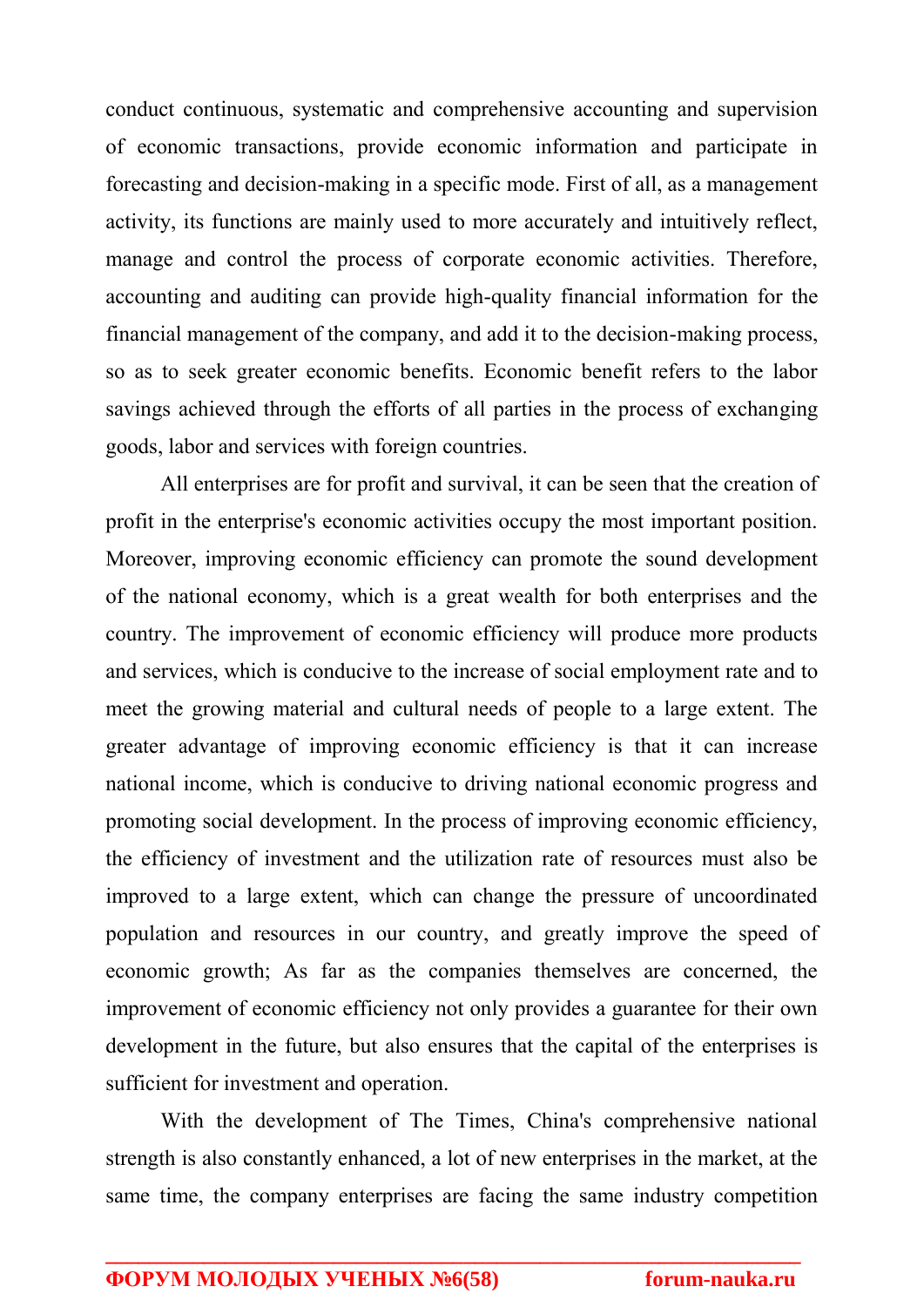pressure gradually increased. Developing internal economic benefit audit has gradually become a new demand. Economic benefit is the core of modern enterprises, and the powerful means to guarantee the economic activities of modern enterprises mainly depends on internal audit. Economic benefit audit, centering on the development of modern enterprises, provides guarantees for the company in many aspects. It enhances the company's comprehensive strength and industry influence while improving the company's economic operation ability, self-testing ability and self-control ability.

To promote the construction of modern enterprise system urgently needs the development of internal economic benefits of the company. In the process of the establishment and improvement of modern enterprise system, the nature of enterprises and the property right system have changed to a large extent. The state has no dual power of investment and management, and has long been unable to deeply participate in the profit distribution of companies. Instead, the managers are the enterprises themselves. In such a system, the traditional sense of financial audit can only examine whether the economic activities of enterprises are illegal and legal, and gradually can not meet the needs of economic management. On the contrary, the internal economic efficiency audit is based on the authenticity of data. On this basis, the internal economic management audit is fair, objective and comprehensive, which can fundamentally improve the operation and management and improve economic efficiency.

The audit of economic benefits can promote modern enterprises to consciously fill their own loopholes, tap the original potential, and further improve the level of management and operation. As the company business activities increasingly modernization, diversification, the economic benefit audit from detection and evaluation of internal control mode of each department, procurement, production, sales in the enterprise management of each link to search for execution aspects, such as holes, and make precise and reasonable assessment of the judgment, conclusions and effective opinions and Suggestions are put forward. Economic performance audit can often control the strategic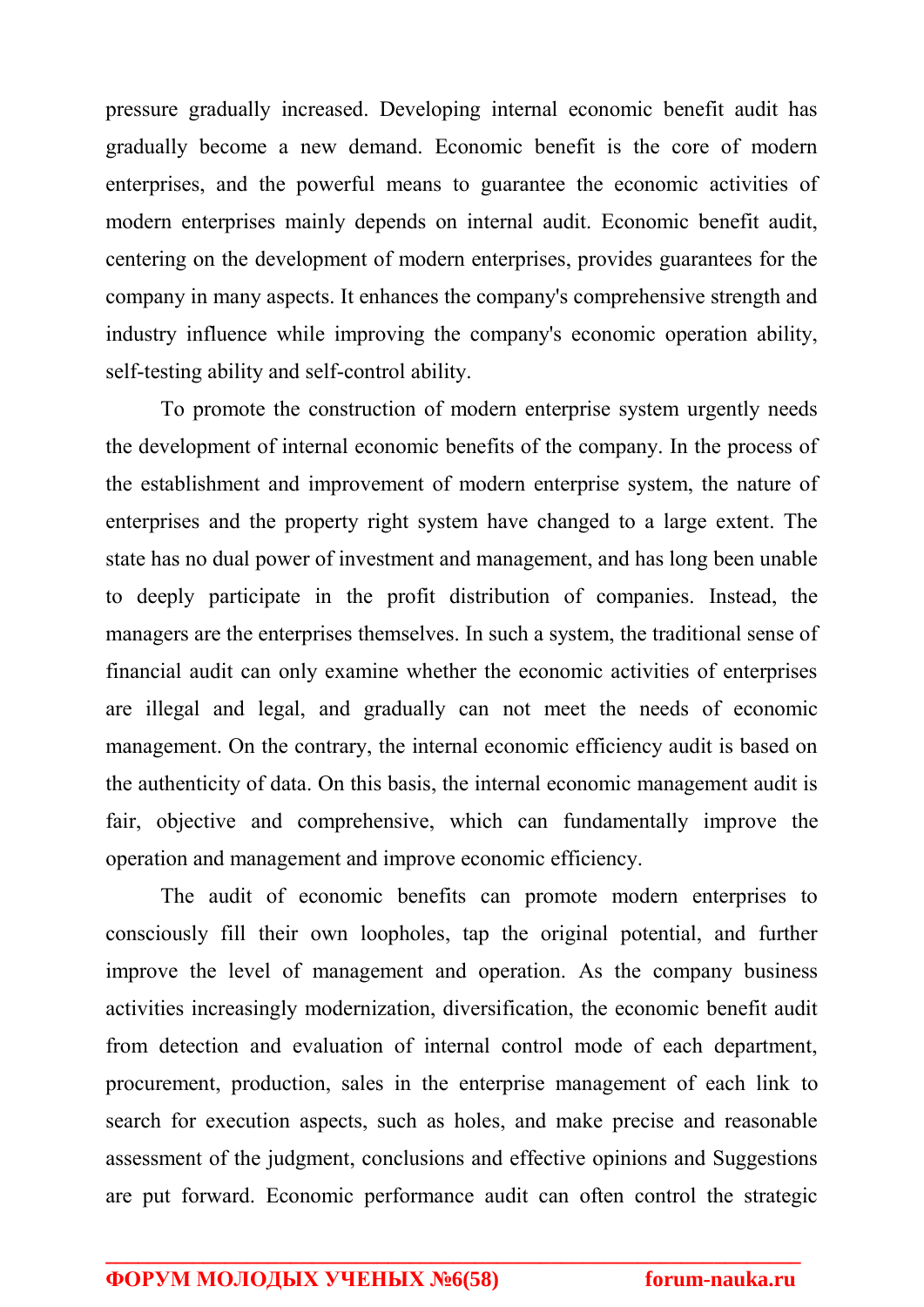decisions and corporate planning of modern companies. To control all kinds of risks faced by enterprises within a wide range, the loss of enterprises can be greatly reduced at critical moments, and the fundamental interests of the company can be avoided, so as to achieve the effect of audit.

The comprehensive audit of enterprise benefits is beneficial to strengthen the management ability of enterprises and improve their market competitiveness. Since the reform and opening up, China's enterprises have gradually entered the era of market economy, market competition as the main body, by virtue of the enterprise's self-innovation ability, research and development in line with the wide range of consumer demand products so as to obtain economic benefits. Strengthen enterprise benefit audit helps to dig the potential development of the enterprise ability, promote the improvement of the internal structure, to establish a sound internal management system, improve enterprise management and risk prevention consciousness, promote enterprise development to the scientific, comprehensive decision in transformation, comprehensively enhance the vitality of enterprises, make enterprises continuously improve their own internal cohesion.

When making accounting audit work, need to take a variety of scientific means and methods, to ensure that the actual accuracy of audit results, and on this basis, for the enterprise's economic activities carried out to provide authoritative, reliable work, and constantly in the process of the actual work of adjustment and optimization, make the enterprise economic activities on the right track. For example, if an enterprise's labor consumption is found to be too high through accounting audit, it will optimize and adjust for this problem, so as to eliminate this adverse impact and protect the economic activities of the enterprise. If there is a loss of enterprise materials found in the accounting audit, the enterprise will understand the material management of the enterprise through accounting audit in detail, take measures to improve the safety of materials, protect the basic materials for the development of these enterprises, and maintain the work order of economic activities.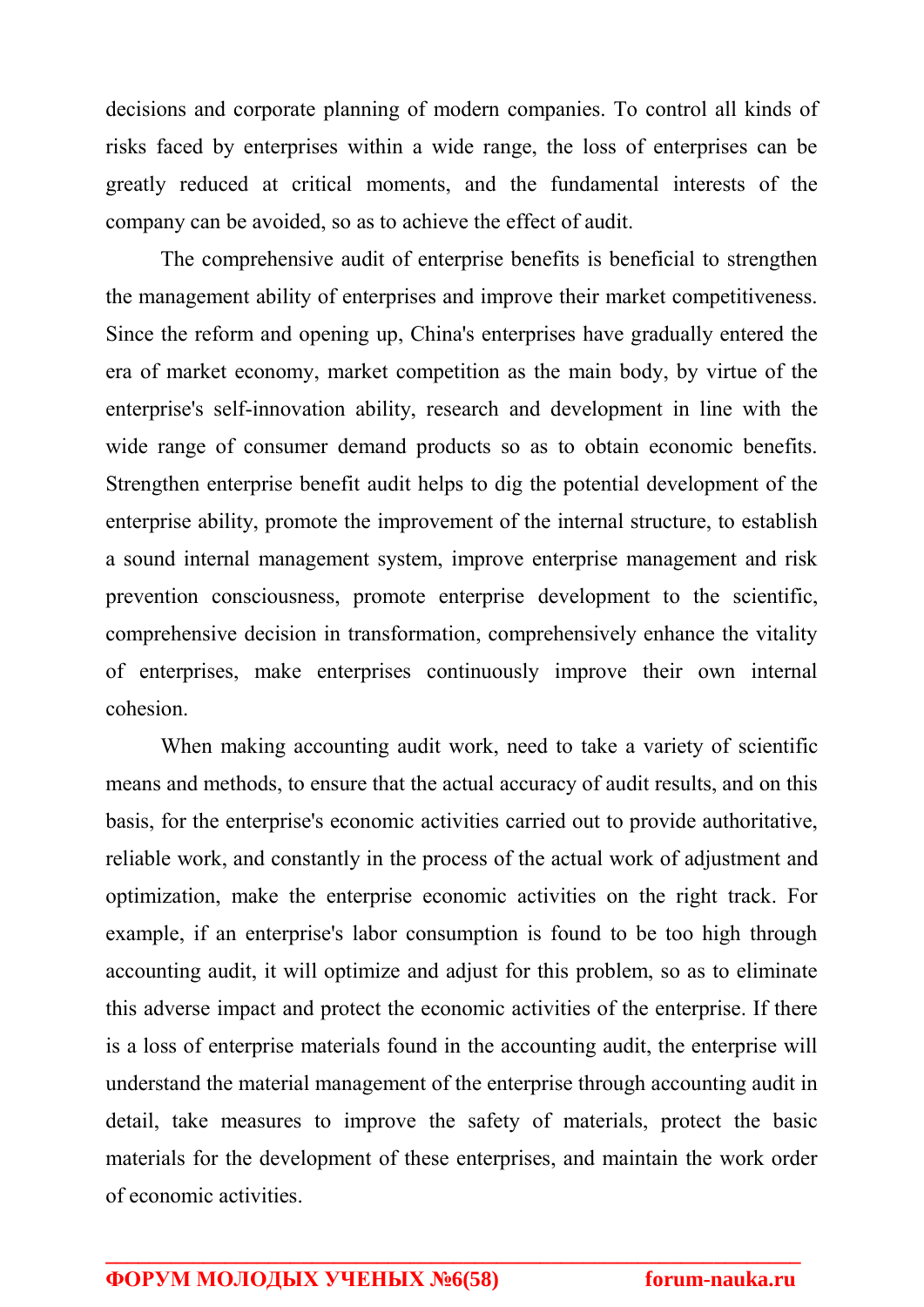Accounting and auditing work is an important part of enterprise economic supervision, which can further make up for the shortcomings existing in enterprise economic management and improve the economic management measures of enterprises. Especially nowadays, the economic behavior of enterprises presents a trend of diversified development, and the content of economic activities involved is becoming more and more rich. And the implementation of the accounting audit work can just give the enterprise every link strong data support, thus greatly improving the overall strength of enterprises in the market competition.

The accounting audit work can find the problems existing in the financial management in a timely manner, and put forward relevant solutions based on the actual situation, so that there will be no problem of information distortion, and ensure the accuracy of accounting audit information. It plays an important role in the operation and management of enterprises and makes the decisions of enterprises be carried out correctly and reliably.

In view of the lack of current concept of enterprise benefit audit, auditors are required to strengthen the study and establish the concept of benefit audit. Benefit audit has gradually become the mainstream of government audit, not because developed countries carry out more, but the objective requirements of economic development, is the main embodiment of public fiduciary responsibility. Although there are many difficulties in the development of benefit audit in our country, it does not mean that auditors should stop learning professional knowledge. So to strengthen the benefit audit gradually propaganda work, through various forms to promote benefit audit idea, set up extensive publicity channels to change the working train of thought of the auditor, improve the level of the knowledge of auditors, let the auditor then according to their own needs to learn professional knowledge, improve their own professional literacy and skills.

According to different requirements, audit software can be divided into four kinds: field operation software, regulatory software, special audit software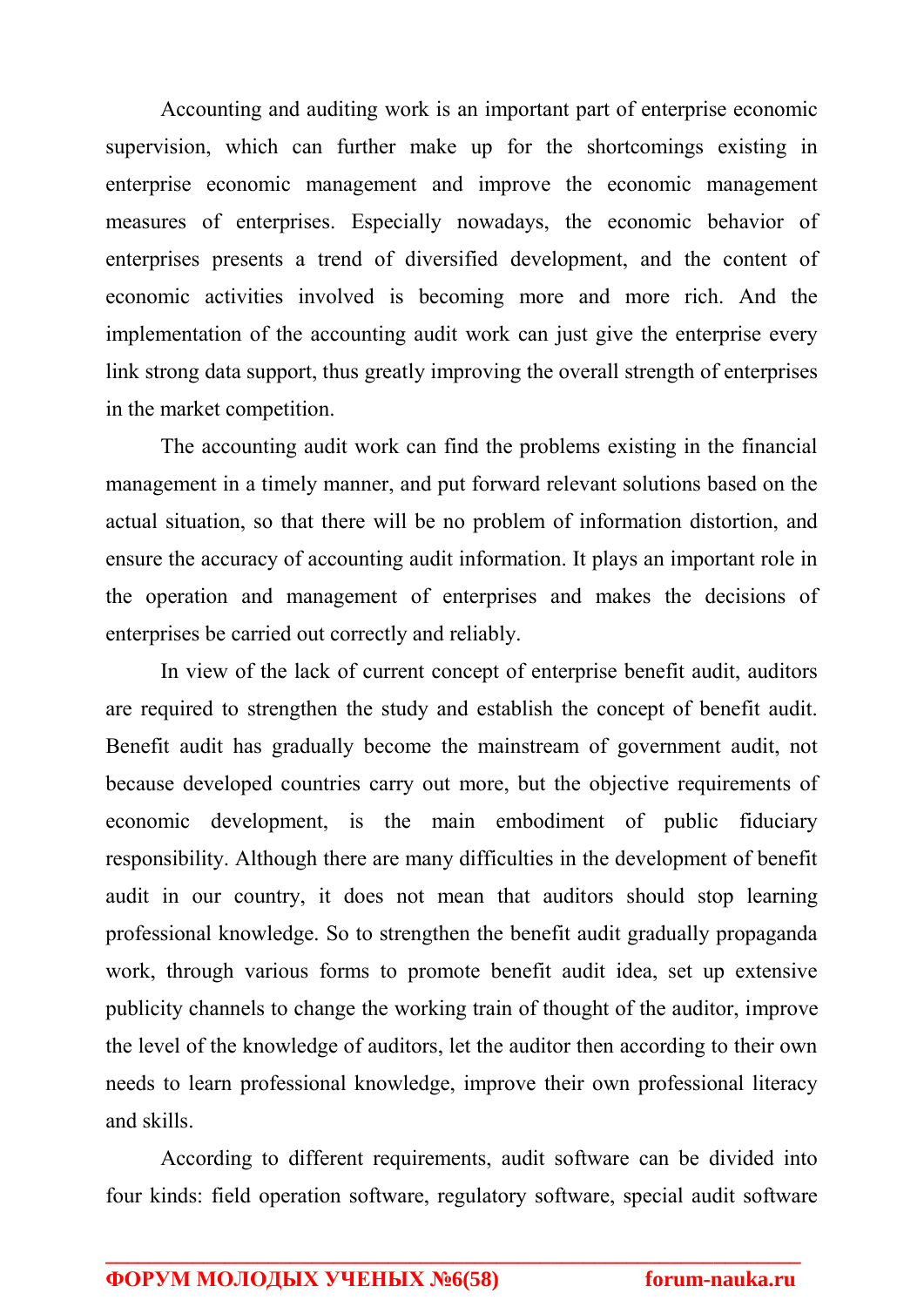and audit management software. These audit systems can meet the increasingly complex audit work of enterprises. Enterprises should make full use of modern science and technology, constantly deepen the information level of internal audit, improve the technology and means of internal audit, make full use of existing audit resources, reduce the burden of internal audit personnel, so that the internal audit work can be more efficient and flexible.

With the development of the economy, the economic activities of enterprises are not always the same, because there are certain deficiencies in the understanding, the development time is relatively short, the content of the audit is not very comprehensive, under such conditions on the work of accounting audit has a certain impact. So, the enterprise of the auditing department must according to the actual development of the enterprise, constantly broaden accounting audit work, to regulate the related link to constantly perfect, subdividing accounting audit work to, the parties of the responsibility to implement, to accounting audit work efficiency are improved accordingly.

In view of the lack of the current enterprise economic benefit evaluation index system, we should establish the benefit audit comprehensive evaluation system, improve the management of its index mechanism, and promulgate the specific audit standards in accordance with the scientific and practical principle. The setting of evaluation criteria should be simple and clear with strong operability. The evaluation criteria should be able to reflect the overall operation level and ability of the enterprise and comprehensively evaluate the normal operation results of the enterprise. Also benefit the construction of index system should be based on the enterprise's actual operation level, from the management level of technology, such as rate, education and other aspects of professional titles, the establishment of comprehensive evaluation standard, to measure whether the enterprise management mechanism and sound decision-making procedure is scientific and reasonable, fully reflect the enterprise the management change, correct evaluation of enterprise economic benefits.

To sum up, accounting audit is the urgent requirement to improve the